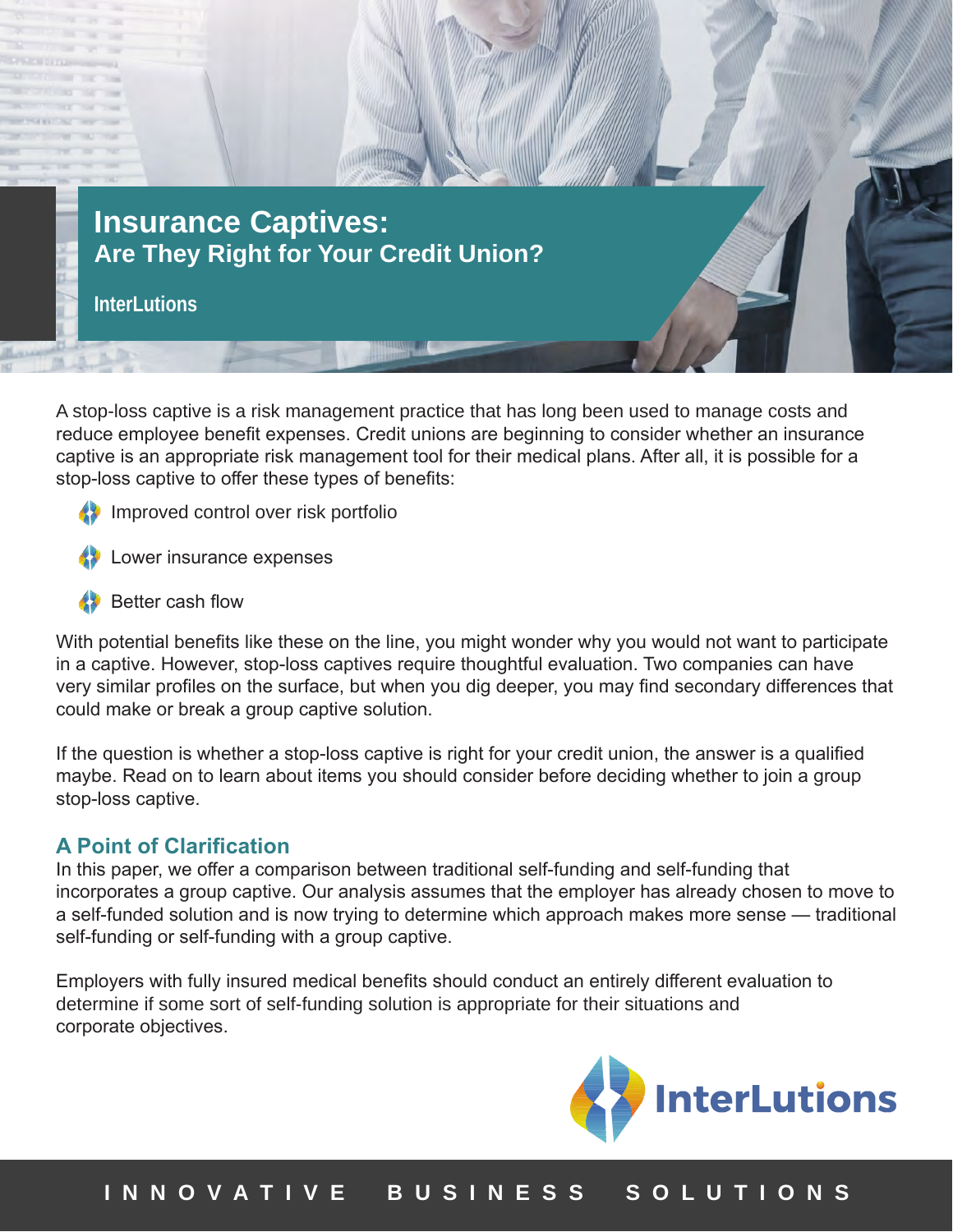#### **How Does a Group Captive Work?**

To illustrate the basics of a captive, let's consider a single claim. This claim is filed by an individual who has a significant health event that costs \$350,000.

With traditional self-funding, the employer might pay up to \$100,000 of the claim before its stop-loss provider picks up the remaining \$250,000. An employer with a self-funded plan that incorporates a group captive breaks down payment a bit differently. The employer pays up to \$100,000 of the claim. The captive picks up the next \$100,000, and the stop-loss carrier picks up the remaining \$150,000. The money trail is slightly more complex than is illustrated in this graph, but the general concept is accurate.



# **Three Layers of Risk Management Via a Group Captive**

Self-funding with a group captive relies on three layers of risk management. Within each layer, your organization will need to make plan-design decisions. The design that works best for you will be somewhat dependent on your organization's tolerance for risk.

Here is a description of each layer and some of the decisions you will need to make:

**Accepting the risk:** This is the portion of claims (or risk) you will pay. You will self-fund this layer of your plan and cover claims up to the point where the captive kicks in. Typically, your risk within this layer will be more predictable (claims that are high frequency but low cost). It is important to note that within this segment of your risk management program, your financial status will not be affected by any other captive members.

You may or may not choose your own plan design and administrative service organization (ASO), depending on the captive. You will have individual contracts with the ASO and stop-loss carrier. Your risk and reward based on claims experience will affect your bottom line but only up to the point where the captive kicks in

— a point you will decide.

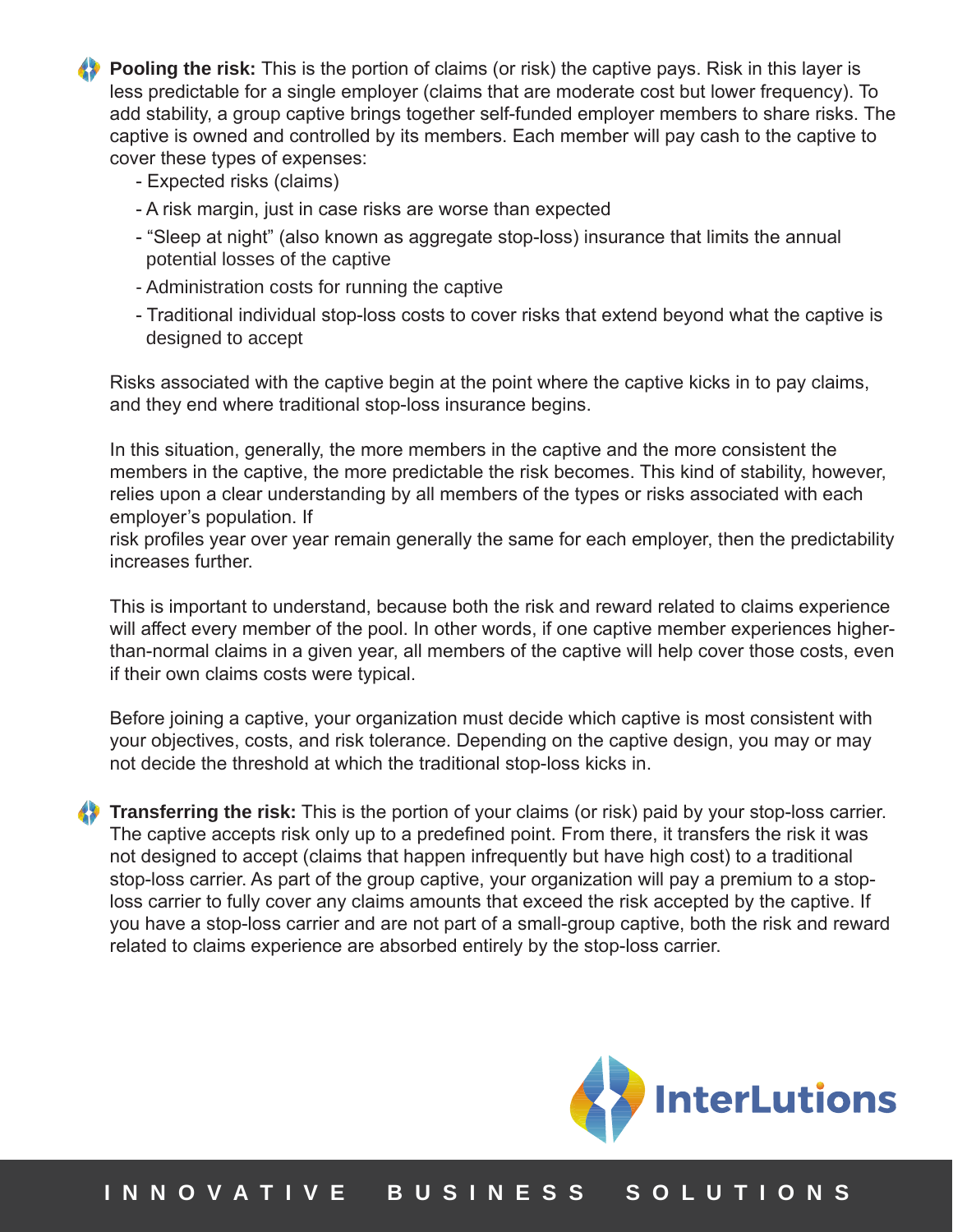#### **Uncover Savings Potential**

In a traditional self-funding model with no captive, an employer will pay the stop-loss carrier a fixed premium amount that covers the expected claims and administrative costs and provides some profit to the carrier. In contrast, with a group captive, the employer can enjoy savings on the part of the self-funded plan that is pooled with other employers because any profits (which actually are savings) remain in the captive.

It is important to understand, however, that if that pooled layer is too narrow, the savings potential is quite limited. For example, let's say that costs associated with the pooled layer make up 10 percent of the overall spend. Of that 10 percent, let's assume that the captive saves 10 percent associated with profit charges. That means the overall expected savings from the captive is only 1 percent, as compared to what an employer would experience with a traditional stop-loss approach. If that pooled layer is wider, like 50 percent of overall spend, then saving 10 percent of that 50 percent yields expected savings from the captive approach of 5 percent. Although the savings potential is higher, it is still important to evaluate the captive for appropriate capitalization, or funding, relative to the additional risk it assumes.



# **TRADITIONAl INDIVIDUAL STOP-LOSS \$25K VS. POOLED \$25K-\$200K LAYER**

#### **TRADITIONAl INDIVIDUAL STOP-LOSS \$100K VS. POOLED \$100K-\$200K LAYER**

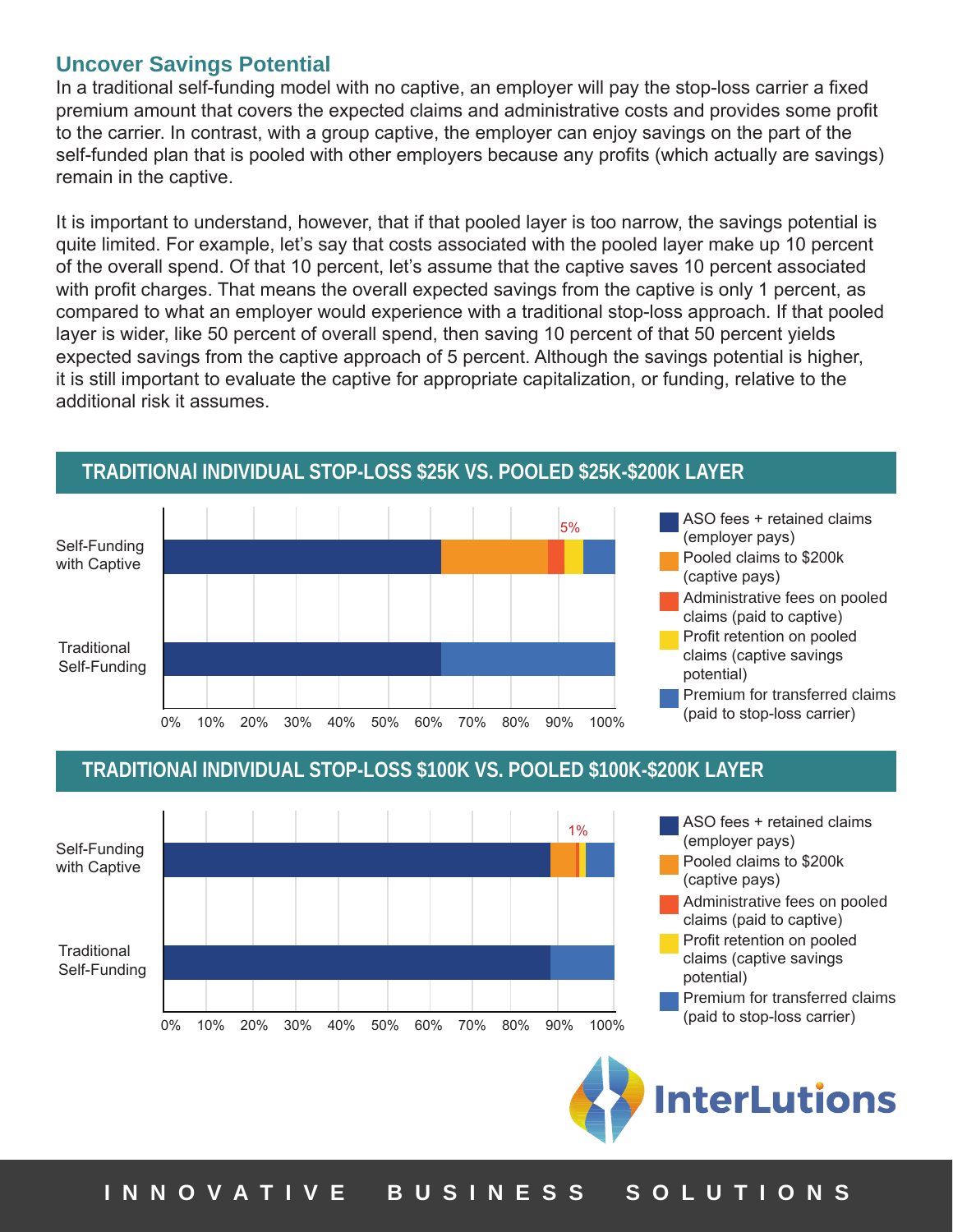Other potential opportunities exist for savings in a captive approach. Often, the premium rates for the transferred layer (covered by a stop-loss provider) can be obtained at lower rates due to the group purchasing power of the captive's members. Similarly, administrative fees can be lower if the captive requires all members to use the same claims administrator.



#### **Understand Your Risks**

The key benefit of a stop-loss captive is the possibility of savings over the long term. Employers need to understand, however, that savings are not guaranteed from year to year. For example, on average, a captive may lose money in one out of four or five years. During these down periods, captive members may be required to put in additional capital to cover the loss. After all, captive members face the possibility of an adverse claims event that exhausts most or all the captive's capital. In a worstcase situation, full recapitalization could be required in the subsequent year. Therefore, a commitment to a captive requires leadership's commitment to a long-term view.

As an incentive for keeping members in the captive (and to discourage members from jumping in or out or simply exiting early), some captives require payment of an early termination penalty. Such a penalty would make an early exit from the captive costly.